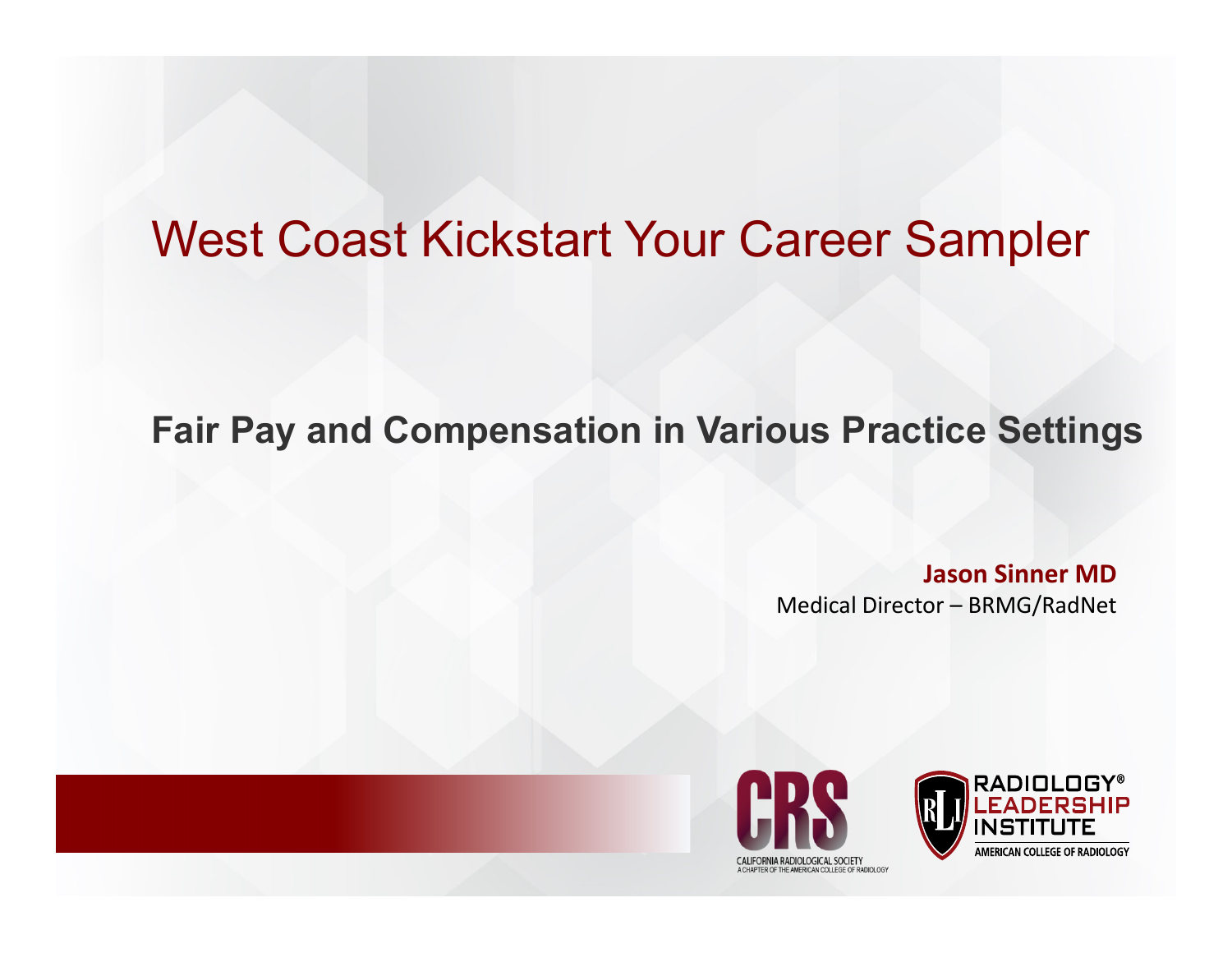#### $\blacksquare$ **Overview**

- Geography
- $\blacksquare$ Compensation Models
- п What is an RVU?
- $\mathbb{R}^n$ Preparation
- $\blacksquare$ Time vs. Money
- $\blacksquare$ Long vs. Short
- $\blacksquare$  Other sources of value to a contract besides base compensation.
- $\overline{\phantom{a}}$ Math vs. Philosophy

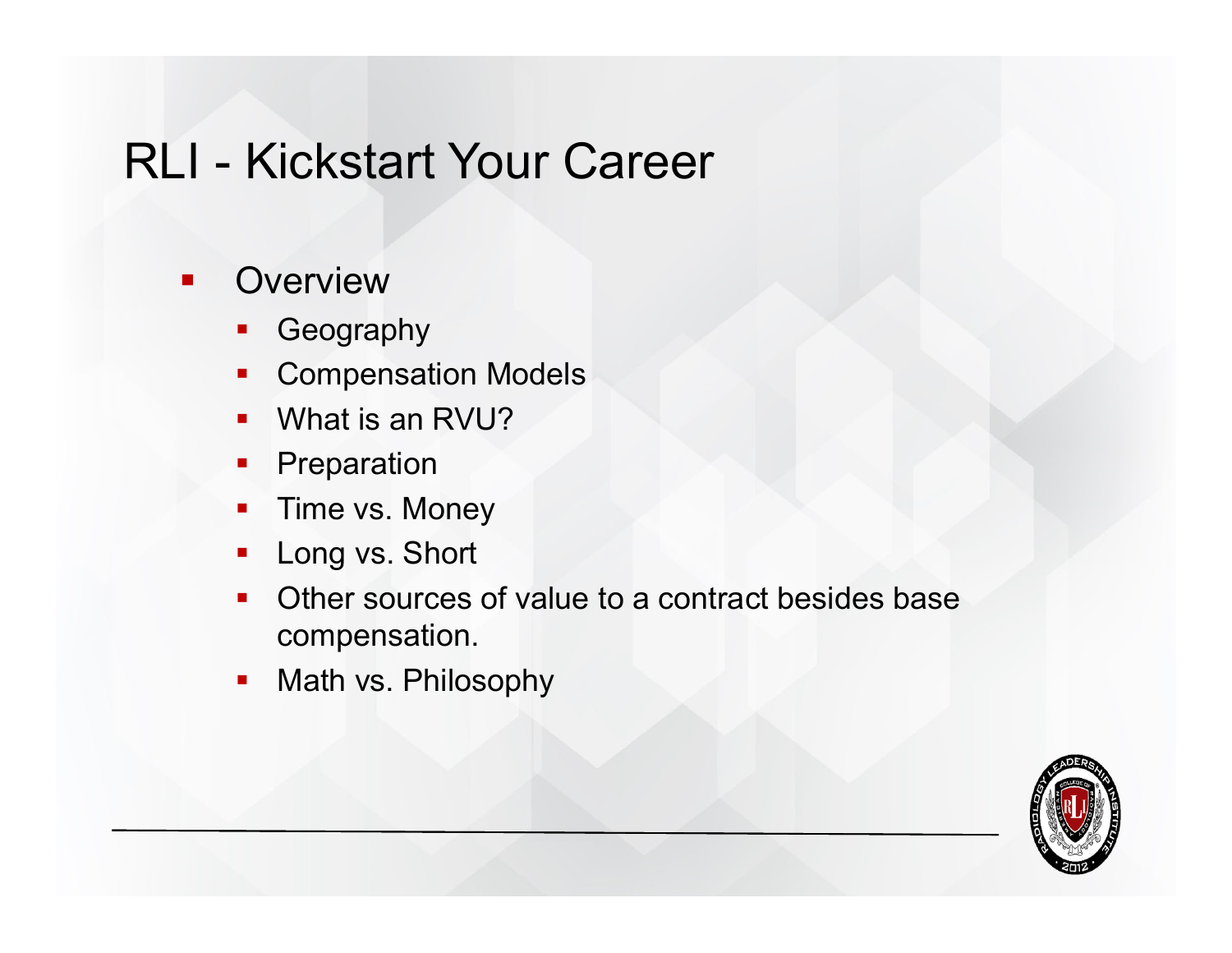- k. Geography is going to be a very large factor in determining your compensation
	- $\blacksquare$  Try to familiarize yourself with reimbursement rates in the areas you are looking at so your expectations are in alignment with what is realistic.

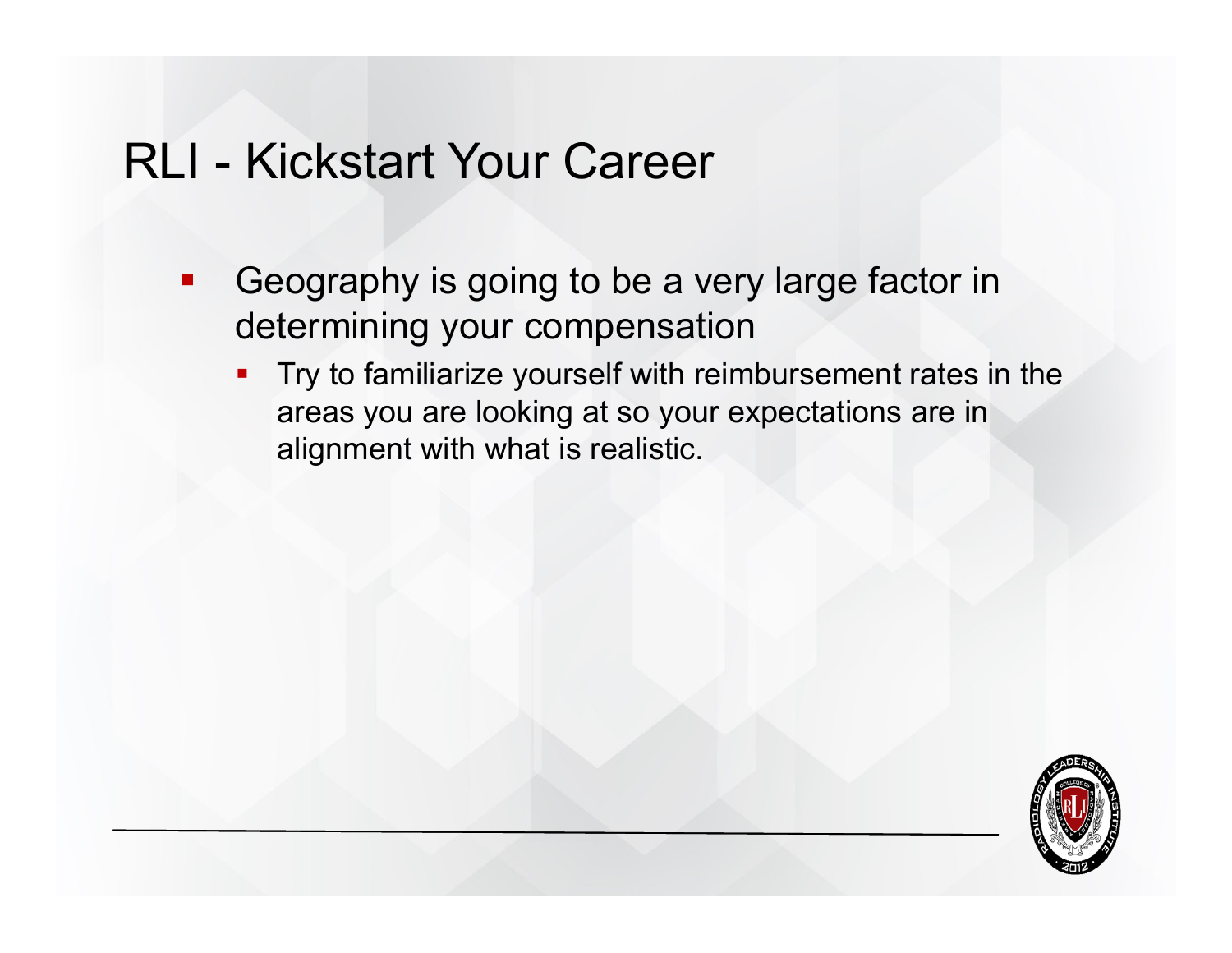#### $\mathcal{L}_{\mathcal{A}}$ Compensation Models

- b. Salary vs. Equal vs. Production (and all in between)
	- $\blacksquare$  Practices care about two things: Quality and Production
		- $\mathcal{L}_{\mathcal{A}}$  The Elephant in the room: They will care about your production
	- $\overline{\phantom{a}}$ There is always an ROI.

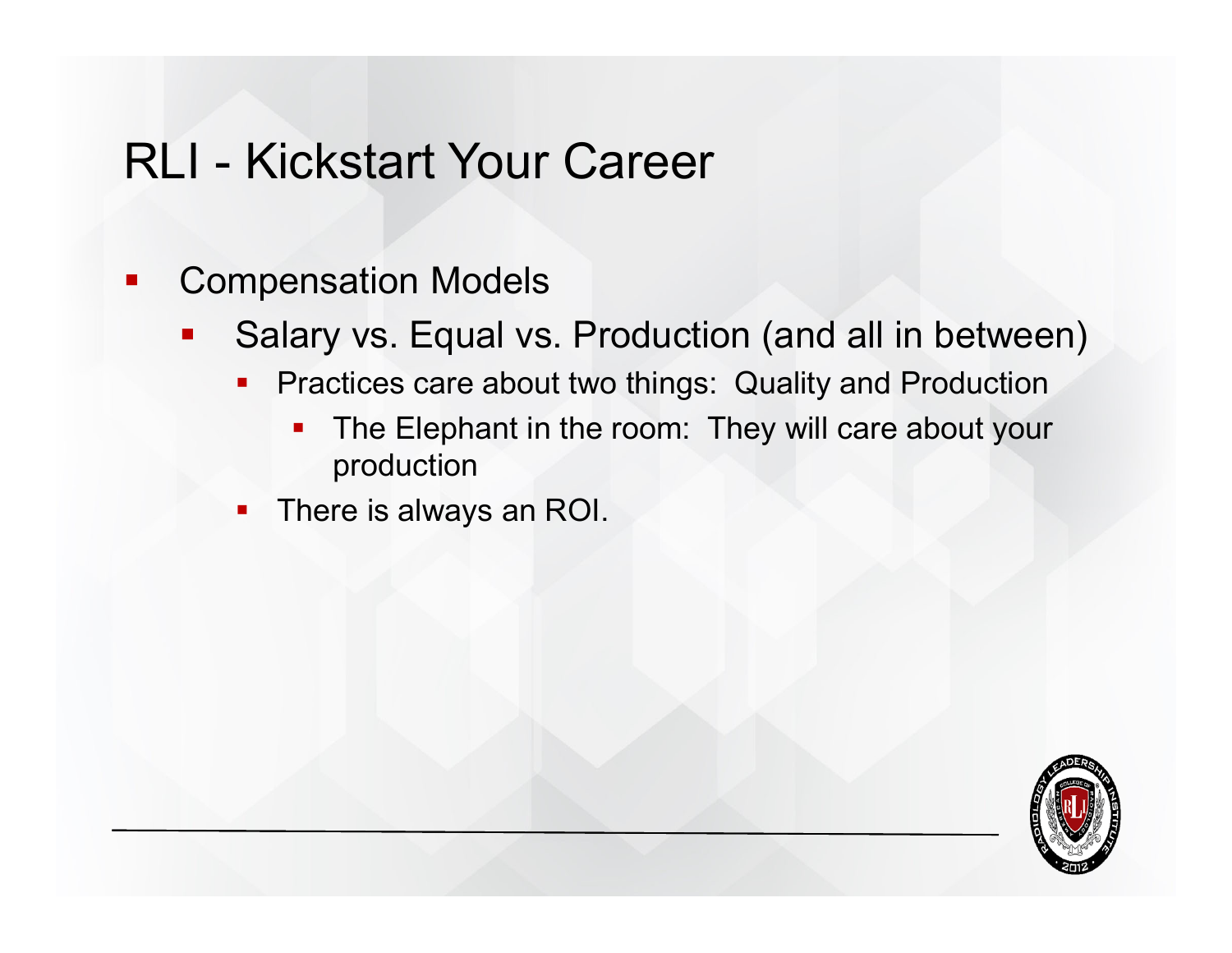- $\overline{\phantom{a}}$  What is an RVU?
	- b. Familiarize yourself with how this works and what it means
		- $\overline{\phantom{a}}$  How do we get paid?
			- F. Billing, Revenue cycle management, Collections etc.
		- **CMS** website
			- L. What are the parameters of an exam?
			- F. How is that determined?
		- $\mathcal{L}_{\mathcal{A}}$  Why?
			- $\blacksquare$ Maximizing reimbursement for you and your colleagues
			- $\mathcal{L}_{\mathcal{A}}$ Understanding this brings value

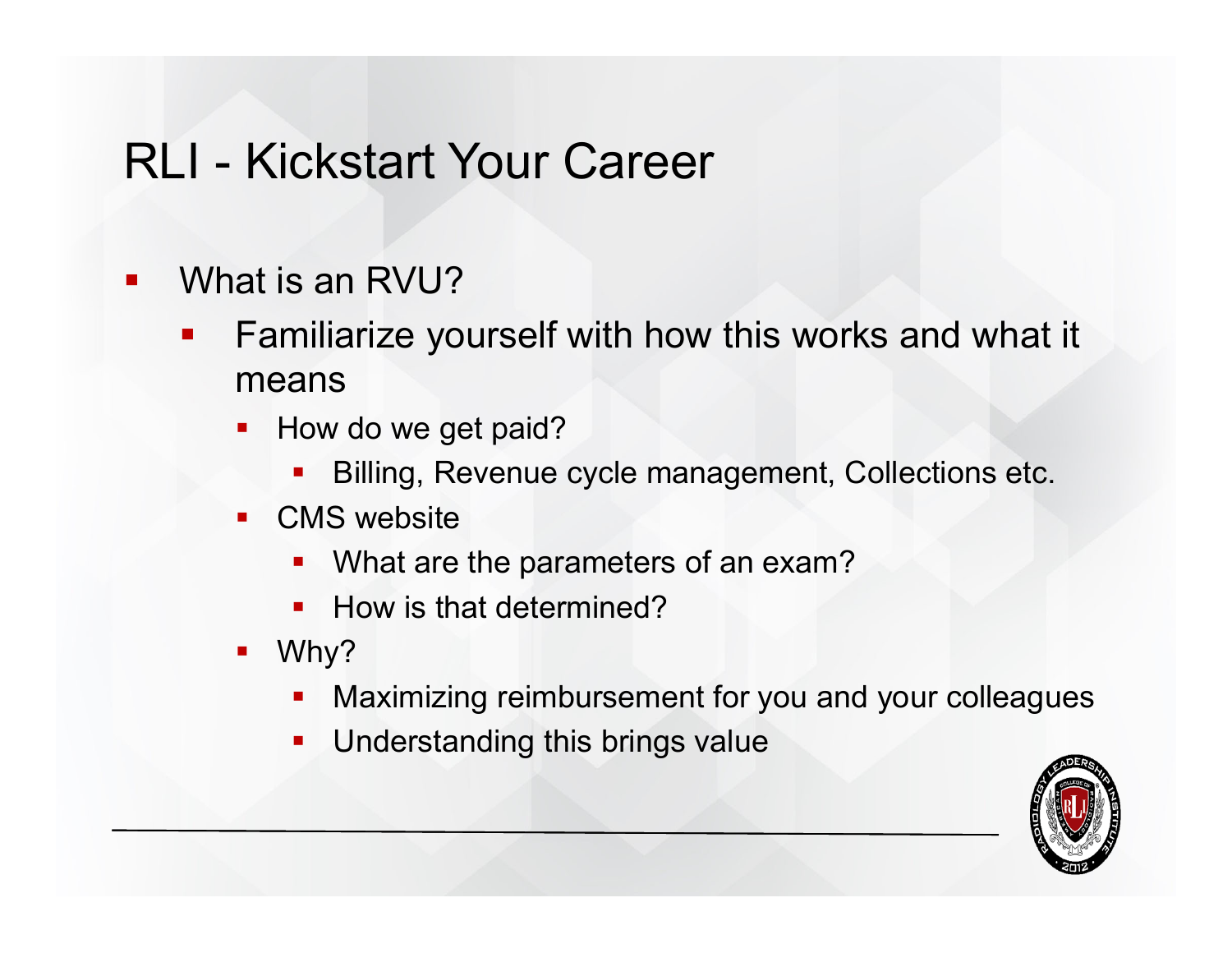#### $\mathcal{L}$ Preparation

- b. Figure out what you're capable of in your fellowship
- T. Test your limits and find your sweet spot
- T. Volume is important
- F Templates and search patterns
	- $\blacksquare$ Fine tune and review regularly

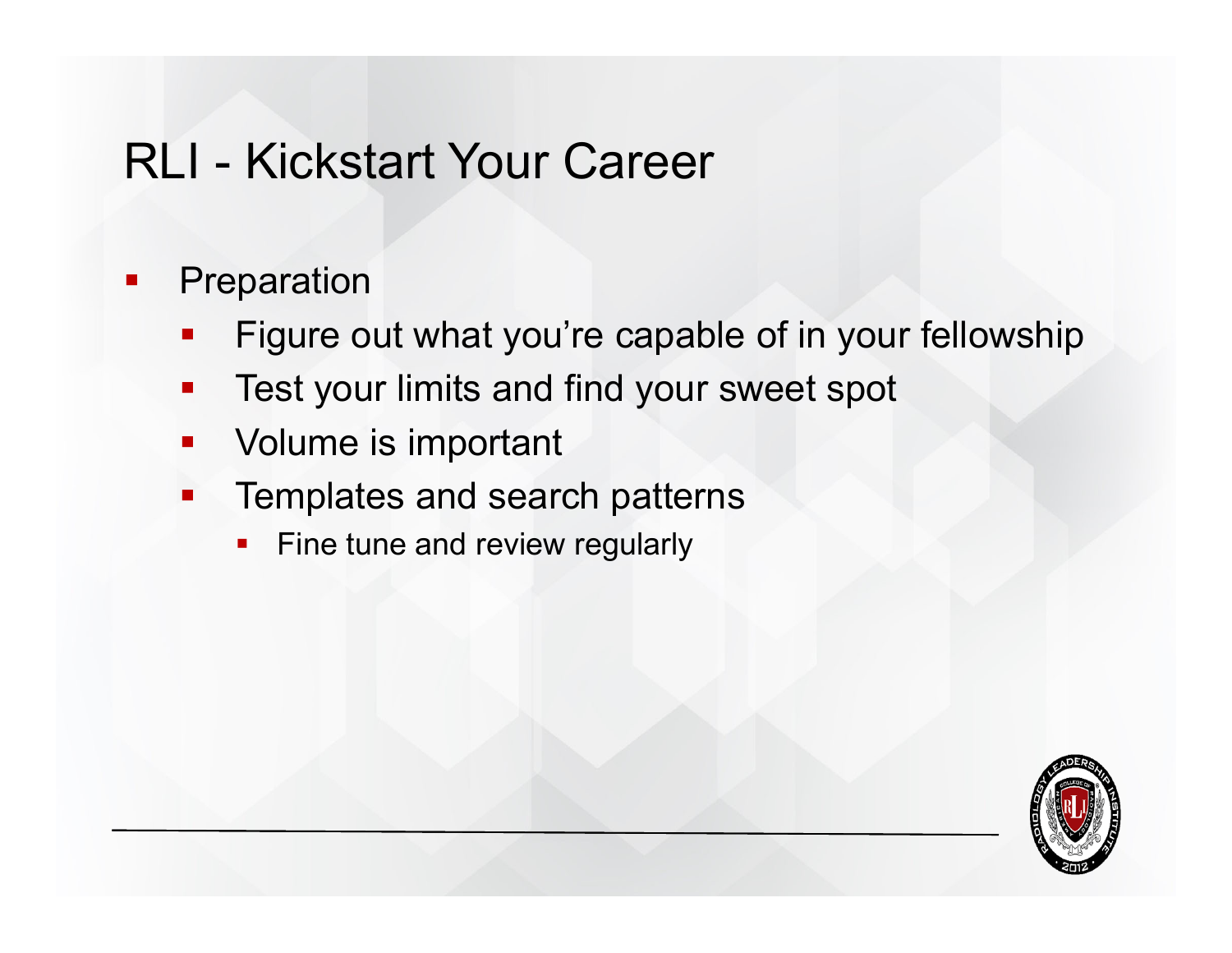#### $\mathcal{L}_{\mathcal{A}}$ Time vs. Money

- b. All is not what it seems.
	- You have to determine what your time is worth. Take the time to do the math. If you don't like math then have someone help you.
	- $\mathcal{L}_{\mathcal{A}}$ Be honest with yourself and your goals.

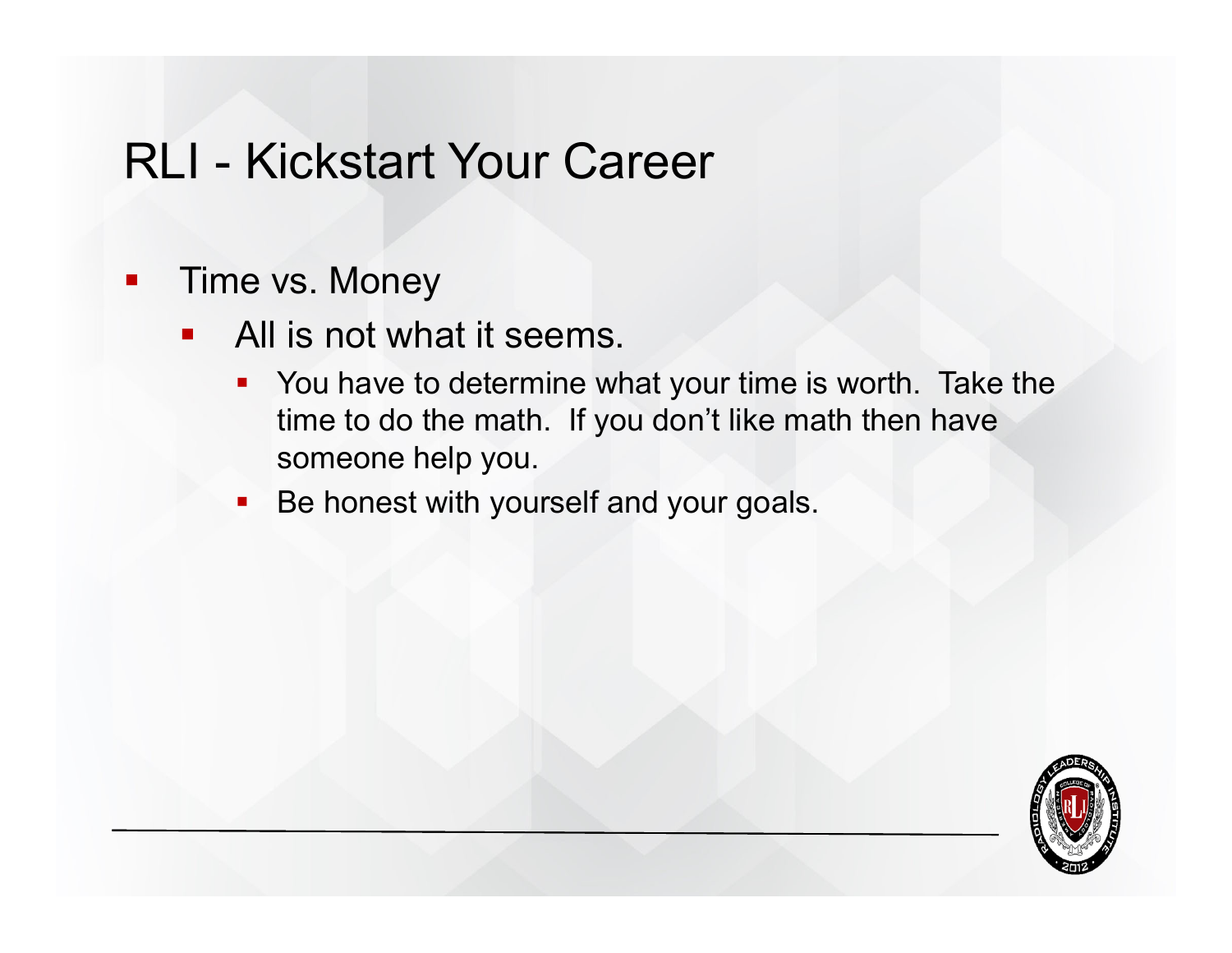- $\mathcal{L}_{\mathcal{A}}$  Long vs. Short
	- b. Do a forecast of 1, 3, 5, 10 years
	- $\mathcal{L}_{\mathcal{A}}$  Work with your accountant or a financial counselor
		- Ē Spend a little extra up front to make this happen even though it might be painful

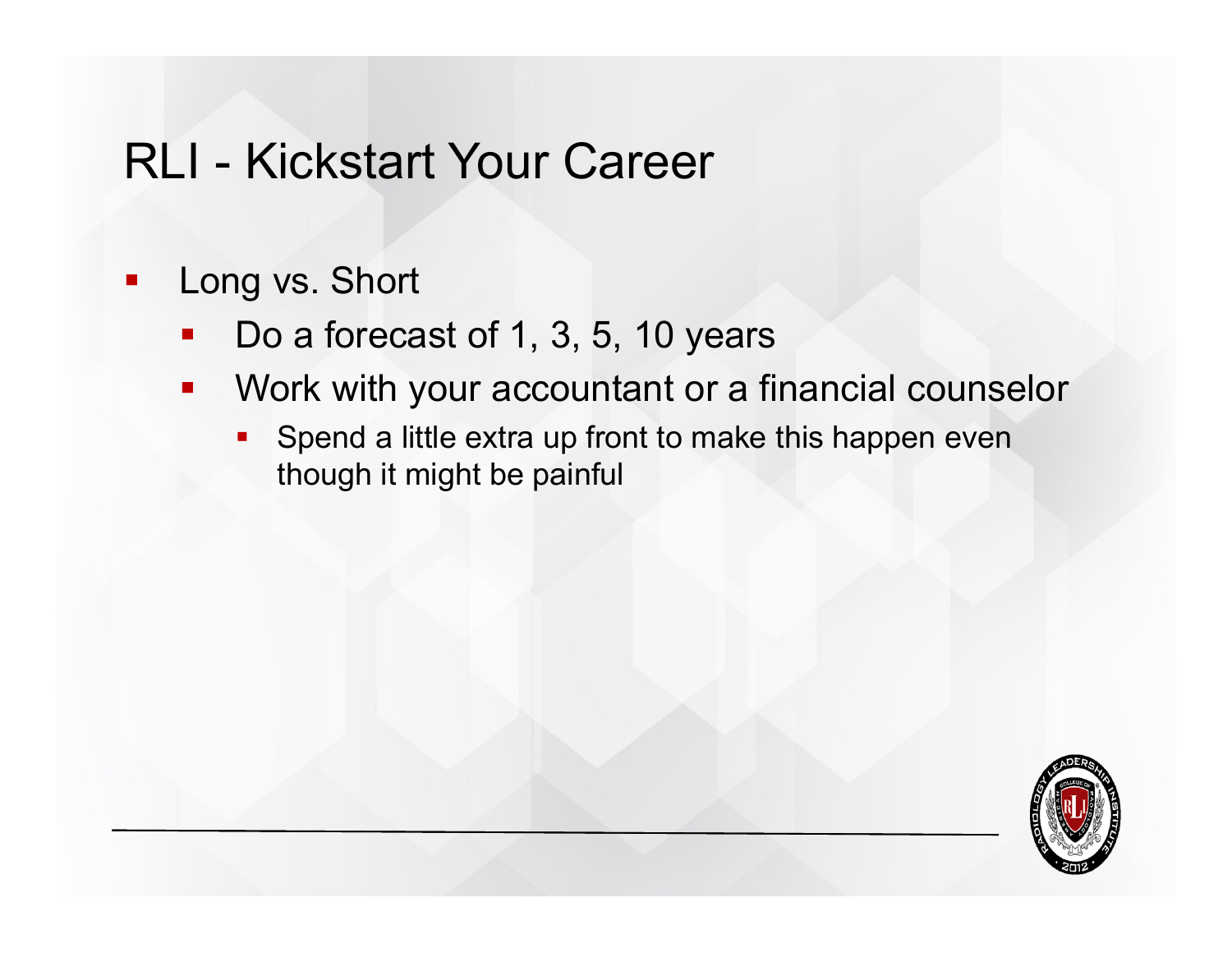- $\blacksquare$  Other sources of value
	- b. It's not just about the number they put in front of you?
		- $\blacksquare$ **Benefits**
		- $\blacksquare$ **CME**
		- $\overline{\phantom{a}}$ **Bonuses**
		- $\blacksquare$ Time off
		- $\blacksquare$ **•** Pension
		- $\blacksquare$ Other opportunities to earn more

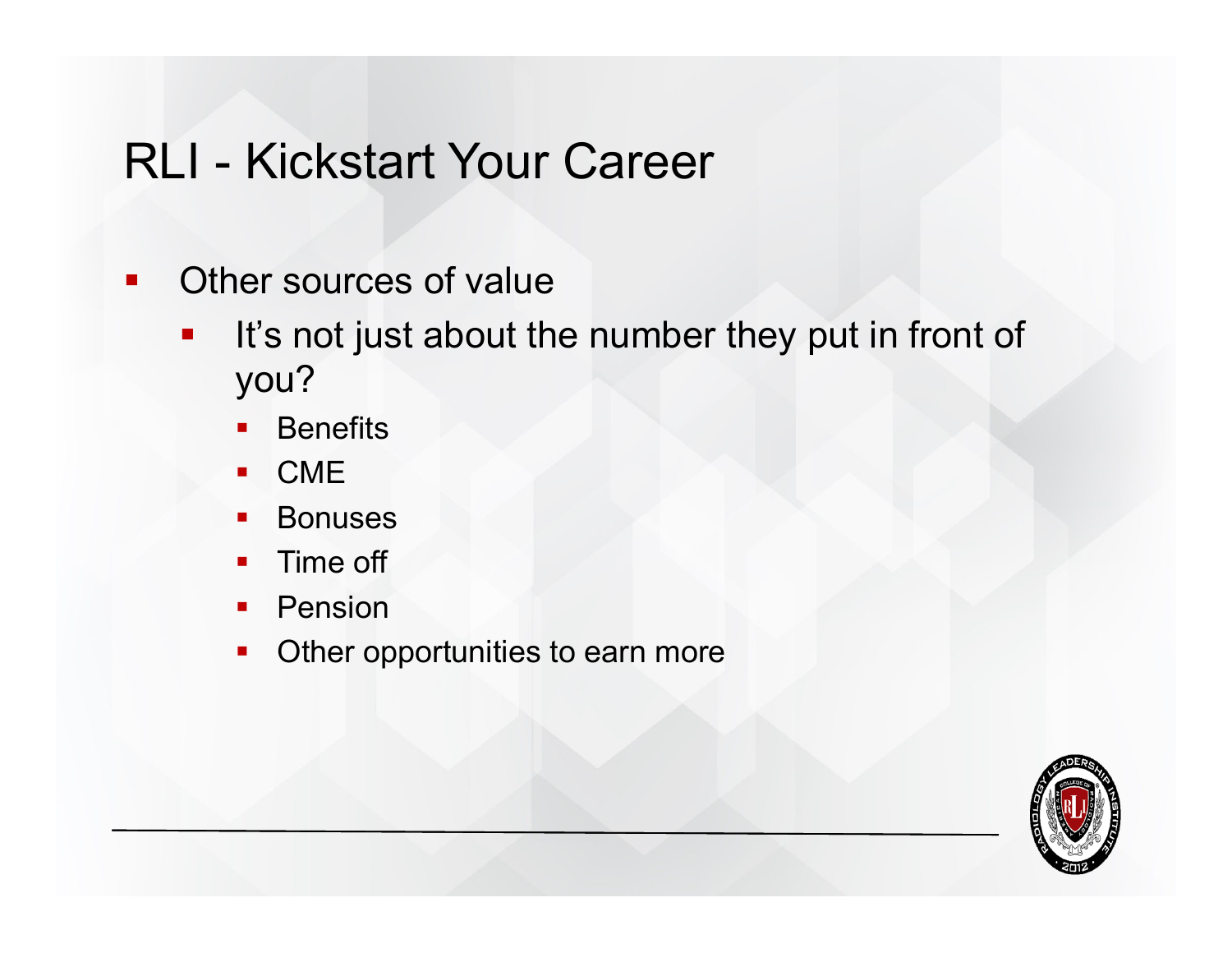## **You are being tasked with calculating your happiness.**

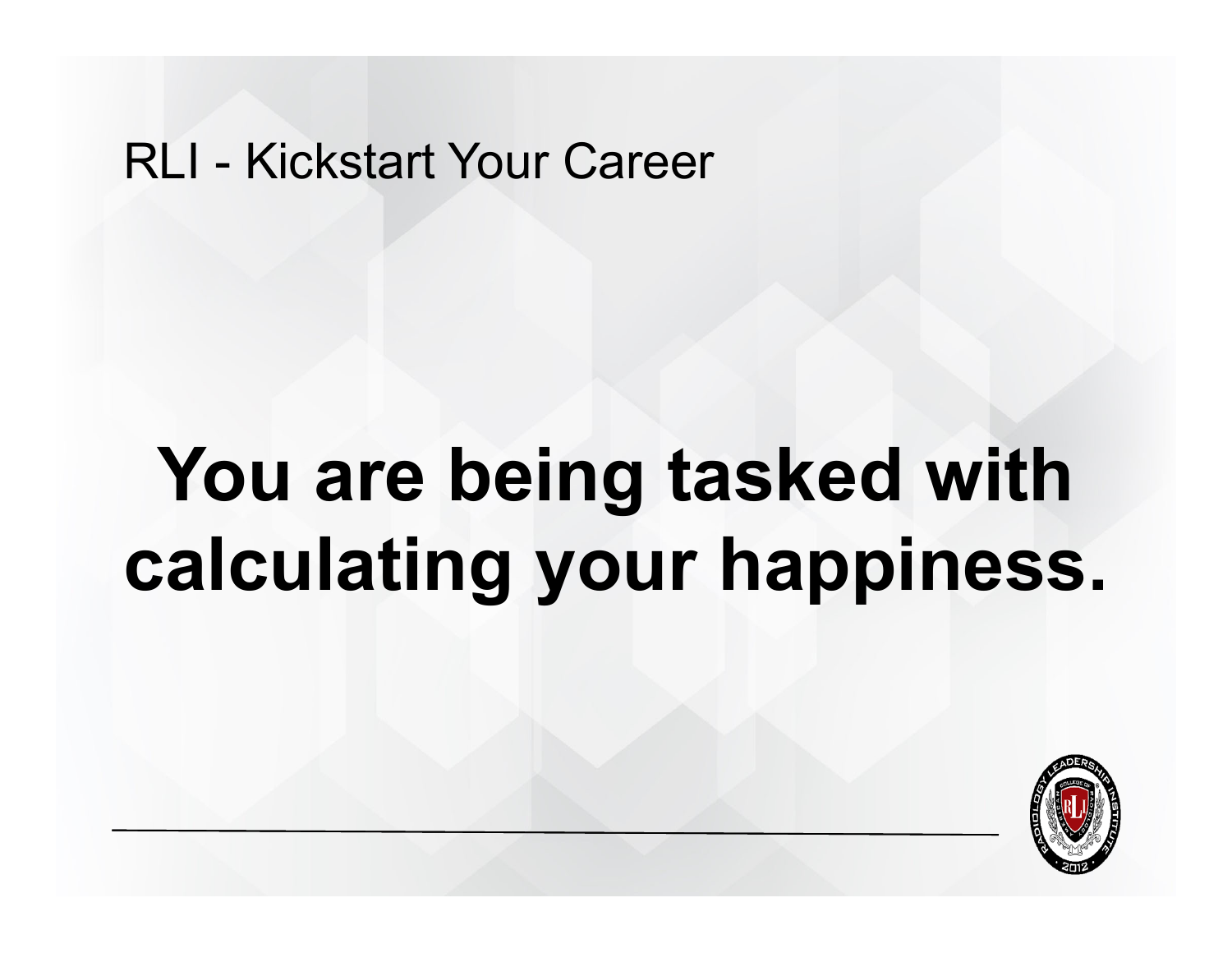- $\mathcal{L}_{\mathcal{A}}$  Math vs. Philosophy
	- $\mathcal{L}_{\mathcal{A}}$  Don't forget what's important to you
		- $\blacksquare$ **•** Patient care and interaction
		- $\blacksquare$ Family
		- $\blacksquare$ **Friends**
		- $\blacksquare$ **-** Hobbies
		- $\overline{\phantom{a}}$ Money
		- $\blacksquare$ Job satisfaction

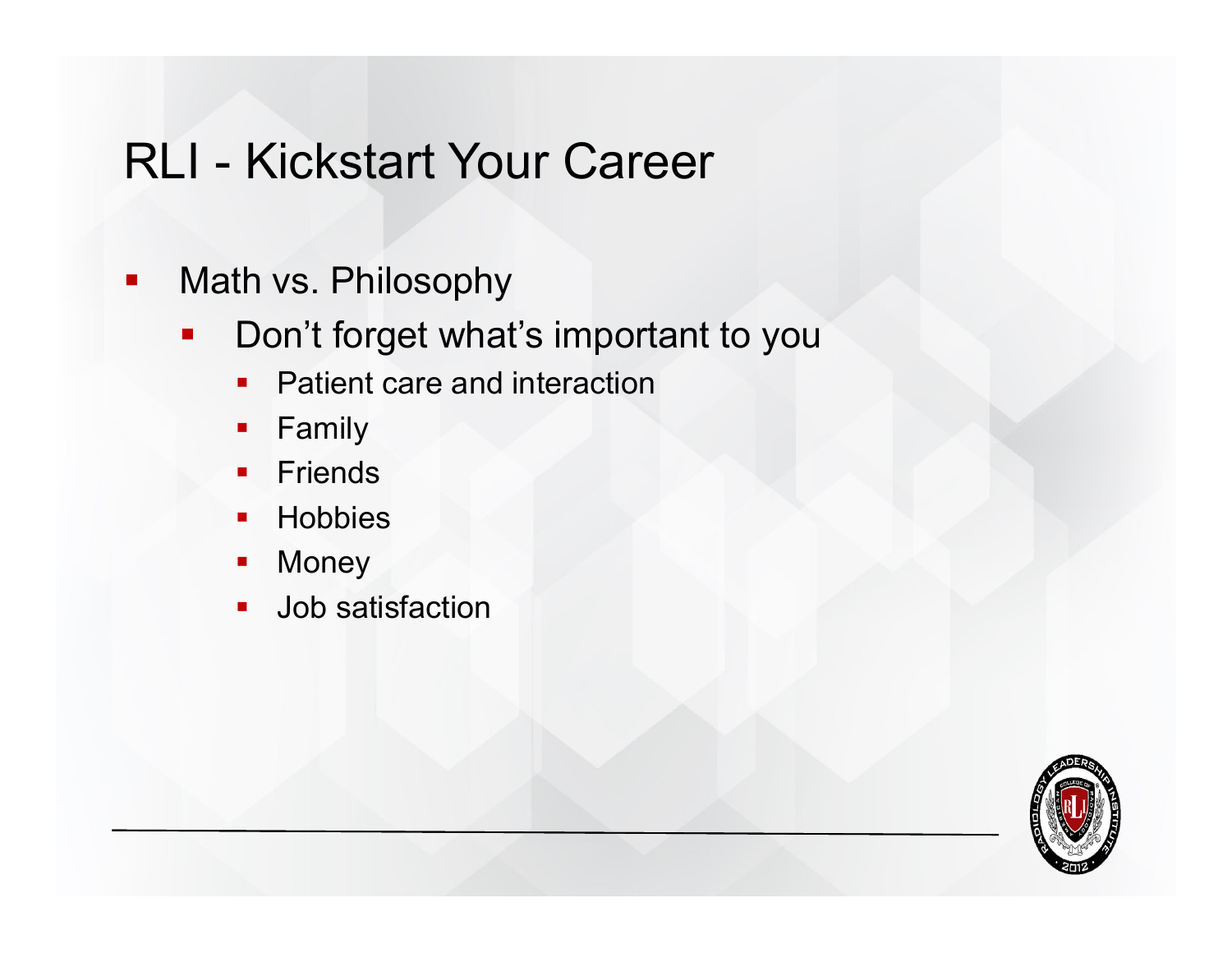*Nothing is perfect. Do the best you can and realize that you may have to make adjustments. You can't go wrong by doing what's best for yourself and the people you care about.*